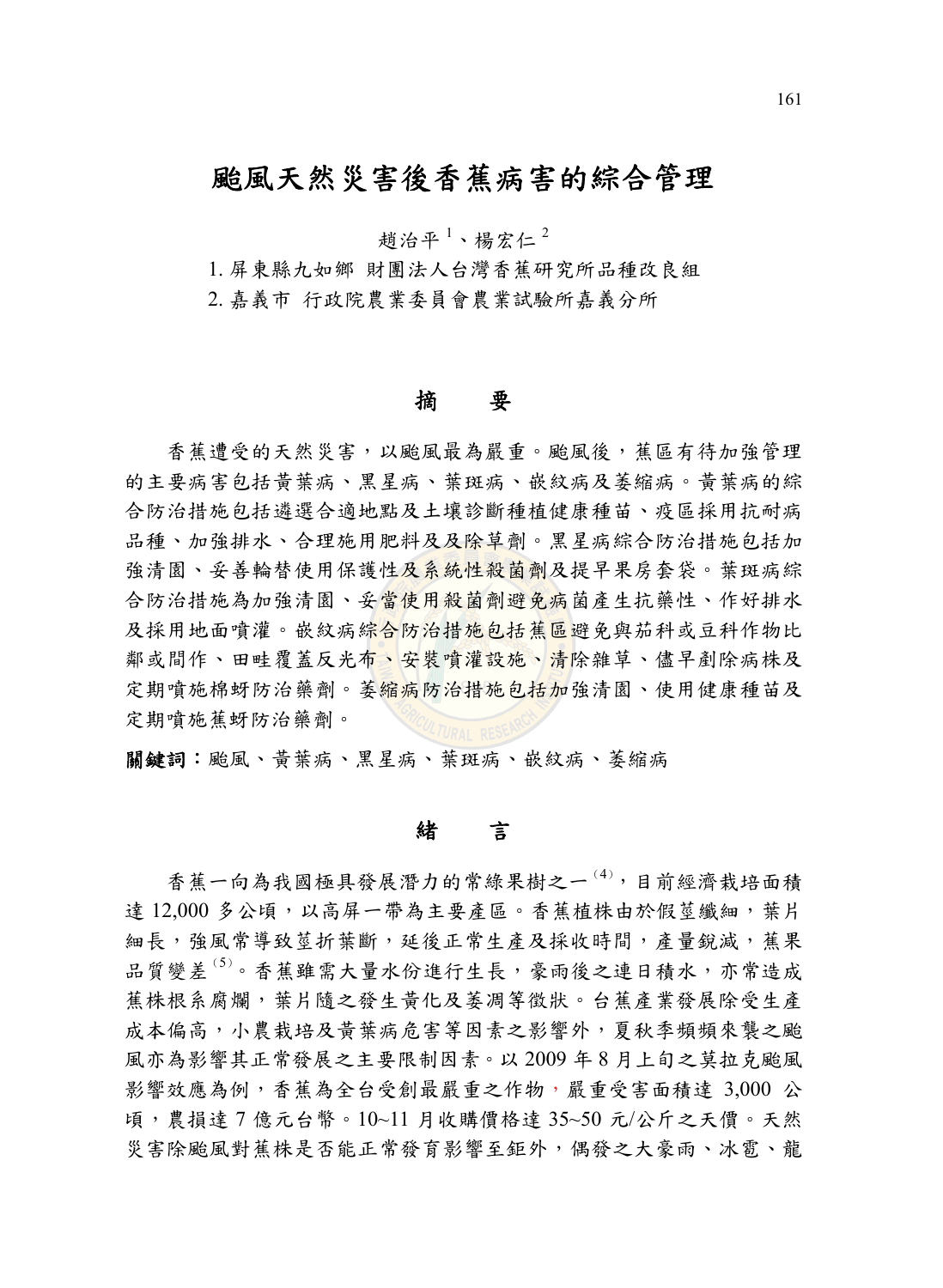捲風及低溫寒流亦常造成台蕉產業發展之失衡(<sup>5</sup>) 。

由於颱風來襲季節多在 6~10 月期間,且適逢蕉株多已進入花芽分化期 或抽穗前期,在颱風過境後,種株生長勢明顯弱化。此一階段病害防治工 作是否得宜,常對蕉株經營效益影響至鉅。由於香蕉黃葉病、黑星病、葉 斑病、嵌紋病及萎縮病為當前台蕉產區最常見之病害(1),本文將對這五種 香蕉主要病害颱風災後之綜合管理工作加以簡介,期能有效降低蕉區災後 之病害損失。

## 香蕉黃葉病颱風災後之綜合管理

香蕉黃葉病係由 Fusarium oxysporum. f. sp cubense (FOC) 引起,除已 知有一號生理小種可危害「呂宋蕉」、「旦蕉」等芭蕉品種外,四號生理小 種其中尤以近期占優勢分佈之熱帶型四號生理小種,隸屬 VCG1213/1216 組別,更具致病力,對台蕉所有主要栽培種「北蕉」等華蕉(Cavendish) 系列品種皆可危害<sup>(10,14)</sup>。由於黃葉病菌可隨種苗、土壤及水流傳播,同時 病菌之原膜胞子又可長期休眠在土壤中,病害難以有效防治。本病害的綜 合管理方式依颱風災後蕉株的存活情況,可分為下列兩種:

#### 一、 蕉株外觀仍屬正常:(雖葉片受損,假莖傾斜或折斷)

- 1. 加強排水: 由於土壤積水不退會明顥弱化蕉株根系及其吸收功能,天 氣回穩後,需儘速疏通積水,避免黃葉病菌傳播及危害。
- 2. 延後施肥:颱風天後根系受傷,不具良好同化功能。立即施用肥料, 根系發育更差,黃葉病之危害更加容易。故宜展延兩週後方可逐漸施 肥,促進蕉株發育。
- 3. 謹慎除萌:為避免剷除方式,造成根系受傷致黃葉病菌之侵入,宜採 用地面平劑法,夫除多餘吸芽。吸芽挖除生長點後,點滴煤油至生長 點處,即
- 4. 可抑制其再生能力。
- 5. 減少除草劑之施用: 由於天雨後噴施除草劑, 除弱化株系外, 亦常造 成土壤酸化,增加黃葉病菌之感染機會。除草劑除需避免使用系統性 藥劑如(41%嘉磷塞)外,亦需延後或小心施用。雜草防除前,宜在草 短、同時無雨日施用。
- 6. 利用噴帶灌溉:為避免引用溝渠水溝,造成外來之黃葉病菌侵入危害,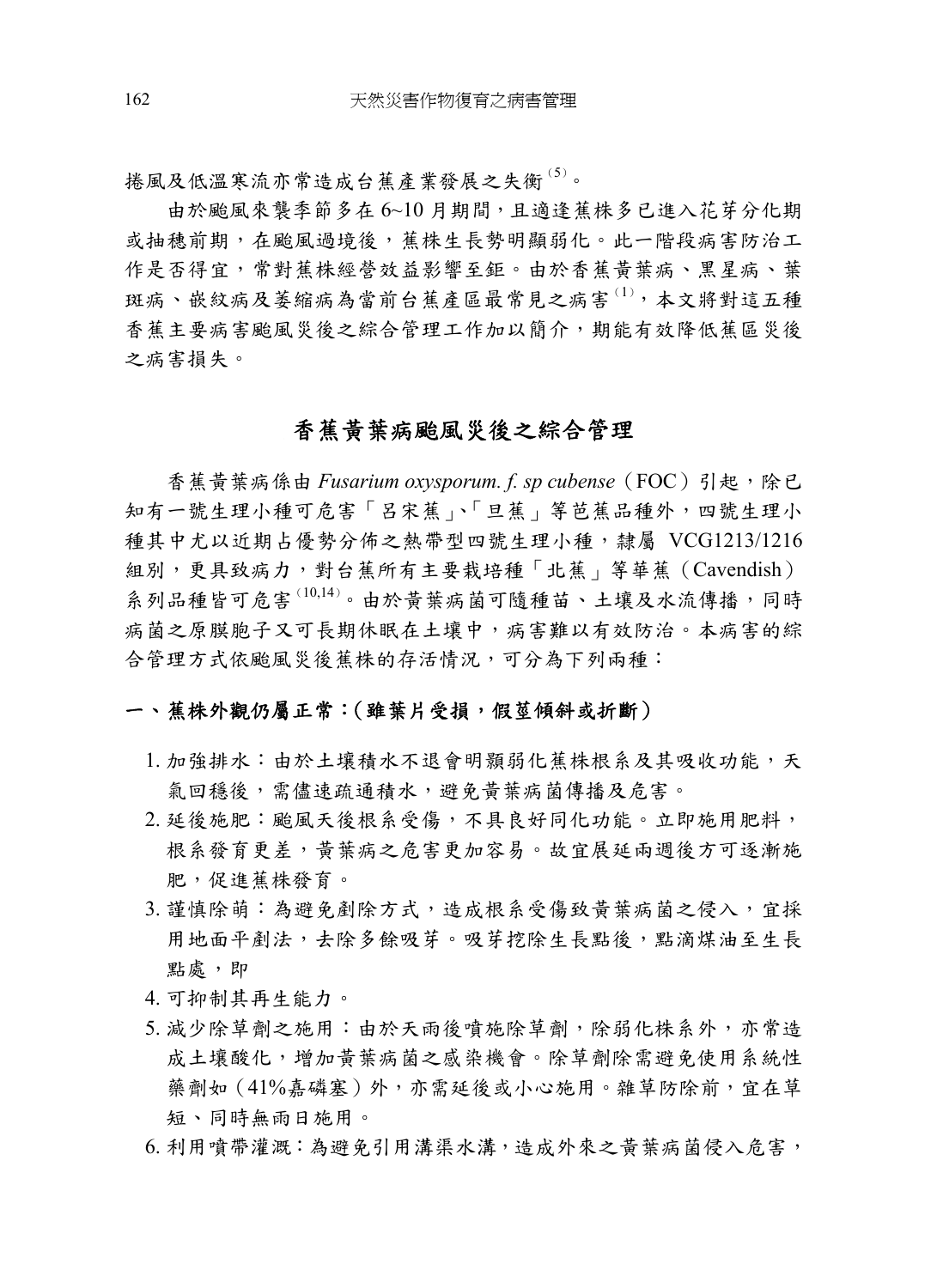利用噴帶適度噴施水份至土面,亦可減少病害發生之風險。

7. 病株撲滅:零星出現黃葉病株的,不宜砍除葉片或殘莖,宜用煤油澆 淋植株或注射 10 倍殺草劑如 41%嘉磷塞或 24%巴拉刈溶液,促進蕉株 枯萎後燒燬 $^{(1)}$ 。

#### 二、蕉區因土埋水淹需重新定植者:

- 1. 土壤先行送檢:整地種植前,可適當取土化驗病菌含量及了解土壤物 化性,以確保土壤中含有充分蕉株生長所需之主要及次要營養元素, 以及有機質含量。
- 2. 選用健康種苗:選用黃葉病帶原吸芽種植時,易造成黃葉病菌之侵入, 故宜選用健康之組培蕉苗(14)。
- 3. 採用抗耐病品種(系):鑑於多數土地植蕉三年後,多受黃葉病感染。 採用對黃葉病有良好抗耐病性之香蕉品種(系)如「寶島蕉」、「台蕉5 號」或 GCTCV-105 號種植,為成功預防黃葉病之第一步  $^{(8,9,11)}$ 。明顯 發病疫區重新種植時,採用吸芽苗之抗性表現更佳。
- 4. 與水生作物輪作:達三成以上之疫區需重新定植時,若能先行種植水 稻、芋頭或茭白荀等水生植物 2~3 年,由於土壤長期浸水可有效降低 好氣性之黃葉病菌之含量,再種植香蕉預防黃葉病之成效佳 (14)。
- 5. 高畦及噴灌方式種植: 為避免積水, 引發根系弱化,遭受黃葉病菌之 危害,可將蕉株定植於高畦並用噴帶方式進行土壤水份供應,減少病 菌之擴散蔓延。
- 6. 防風支柱插立:由於舊防風支柱基部常挾帶泥土,有傳播黃葉病之虞, 故新植蕉區中株期時,宜使用新防風支柱。

## 香蕉黑星病颱風災後之綜合管理

香蕉黑星病係由 *Guignardia musae* 引起,胞子傳播至葉表面或果皮後, 形成黑斑,縮短蕉葉壽命並降低蕉果品質。該病全年均可發生,為當前台 蕉產區最主要之葉部病害(1,12) 。颱風災害後,仍可望在明年採收之中株期 蕉園,香蕉黑星病合適之綜合管理方式說明如下:

1. 加強清園:嚴重發生黑斑累累之下方老葉,應儘速割除,以有效降低 感染源。葉緣或葉尖處之受害面積如達 30﹪以上時,亦需切除感染之 葉部組織。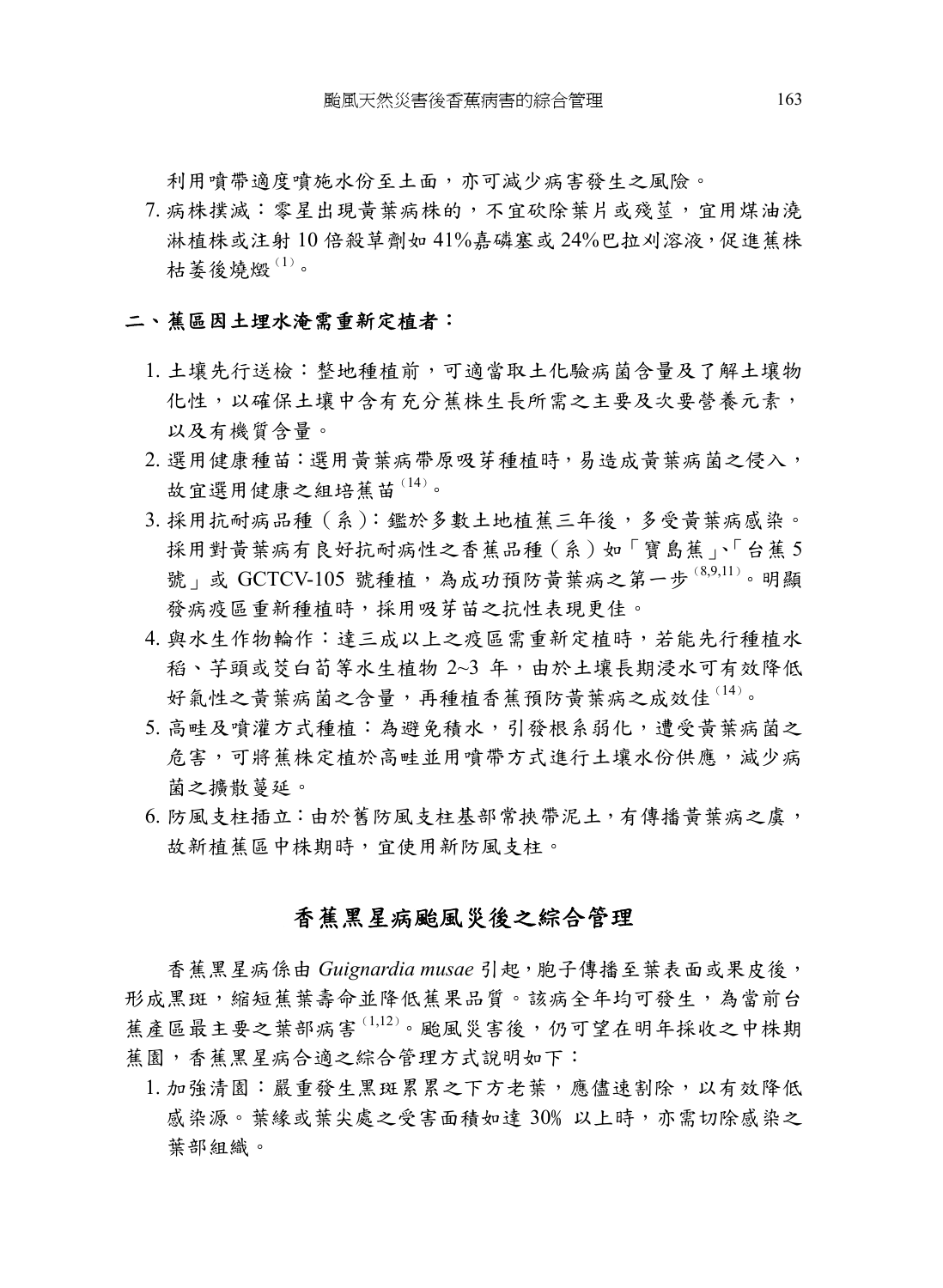- 2. 妥善噴施殺菌劑:6-10 月高溫多濕季節,蕉株多已進入中株期,本病 害易擴散傳播。為提昇防治成效,雨季期間宜使用滲透性強、雨水沖 刷影響較小如 DMI 或 Strobilurin 類之系統性藥劑 $^{(10)}$ ;11-5 月旱季期間, 則採用鋅乃浦可濕性粉劑類之接觸型或保護性藥劑即可。交替使用兩 類藥劑,亦可減少病菌抗藥性之發生。
- 3. 提早果房套袋:秋冬季節夜間多露水,利於病菌傳播。為確保蕉果良 好外觀且無農藥殘留之虞,整疏後之終花期果房宜提早套袋。套袋需 拉直,避免雨水累積套袋頂端造成套袋破裂,造成果房受到病源感染。
- 4. 更換風害破裂之果房套袋:颱風前已套袋之蕉株果房,為避免病菌感 染,亦需儘速更換新套袋。

## 香蕉葉斑病颱風災後之綜合管理

香蕉葉斑病係由 Mycosphaerella fijiensis 引起,80 年代前,危害全台蕉 區。之後,因黑星病之擴散蔓延,目前該病多侷限於陰雨日數較多之東部 關山至花蓮壽豐一帶。本病害颱風災後之綜合管理措施說明如下:

- 1. 清園及藥劑防治方式同黑星病。
- 2. 加強排水: 做好蕉園排水, 可降低蕉園溼度, 進而降低病菌之傳播危 害(10,13) 。
- 3. 採用地面灌溉:避免高空噴水至蕉葉,亦可如加強排水措施,減少病 原之感染 $(10)$ 。

### 香蕉嵌紋病颱風災後之綜合管理

胡瓜嵌紋病毒 (Cucumber Mosaic Virus, CMV)引起之蕉苗嵌紋病,由 於受到其媒介昆蟲-棉蚜類可隨氣流長距傳播,寄主又極為廣泛之故,秋冬 至春季期間,常造成新植之組織培養苗萑區因受其感染常需更新補植之困 擾。本病颱風災後相關之管理措施如下之說明:

- 1. 蕉區避免鄰近豆瓜科及茄科作物田:由於豇豆、胡瓜、蕃茄等作物均 為棉蚜類之寄主,亦可為 CMV 之帶原者,新植蕉區應避免靠近或與上 述作物間種 $^{(3,10)}$ 。
- 2. 田畦覆蓋反光塑膠布: 蕉苗定植後, 植畦覆蓋反光性強之塑膠布, 具 有忌避有翅型棉蚜侵入傳播 CMV 之機會  $^{(6,7)}$ 。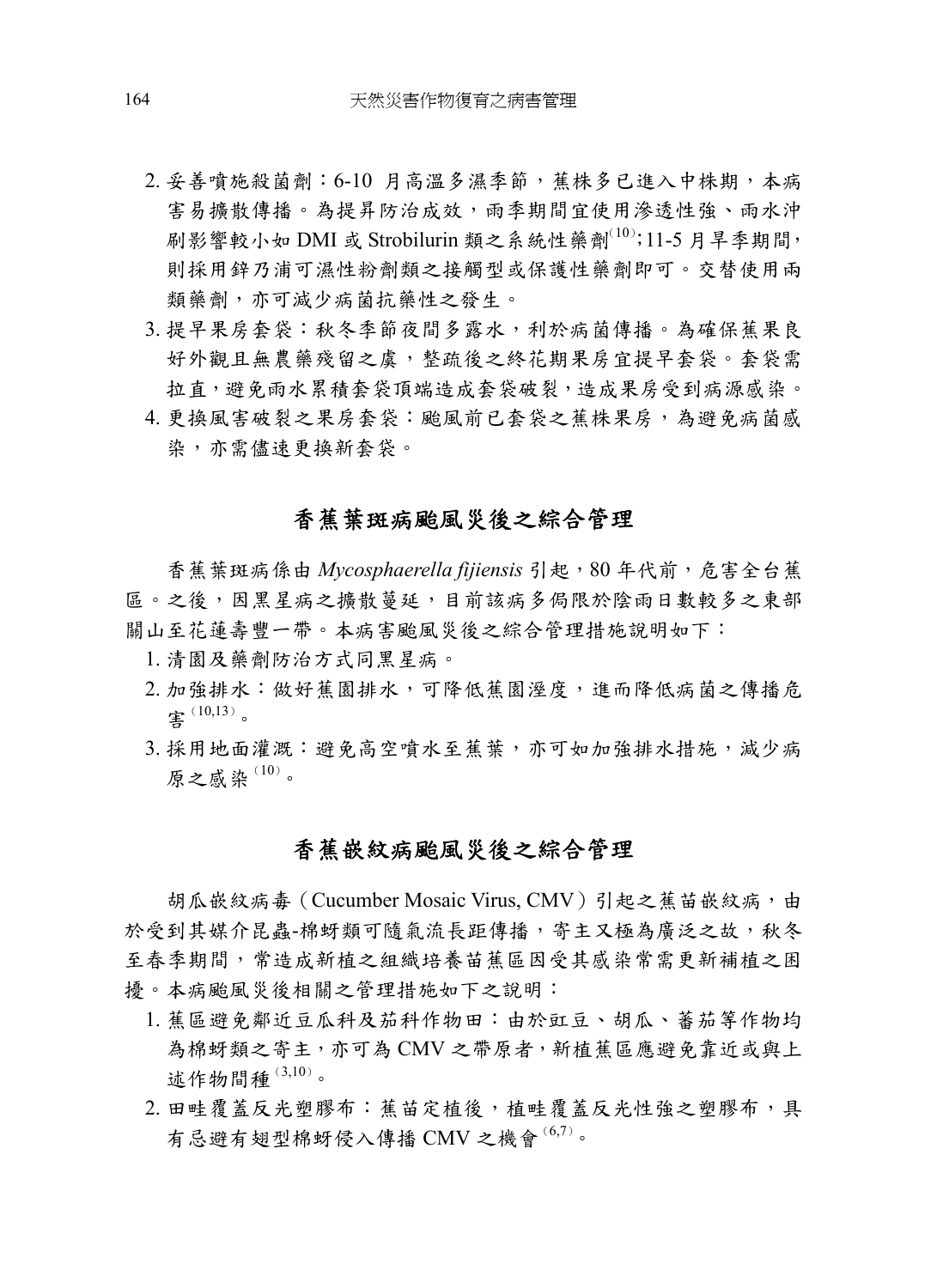- 3. 設置噴帶: 蕉苗定植初期, 以噴帶定期噴施蕉苗, 促進蕉葉濕潤, 亦 可減少棉蚜入侵及危害。
- 4. 雜草防除:定期防除雜草,亦可降低蕉區發生棉蚜傳播病毒後之密集 感染。
- 5. 延緩種植:5-6 月期間由於天氣炎熱、雨水漸多,不利棉蚜之傳播危害。 若能在此期間方行栽植蕉苗,蕉苗嵌紋病發生率極低。
- 6. 疫區以吸芽種植:栽植地區若常發生本病,應避免種植株小、葉嫩之 蕉苗,而宜採用葉片多為劍葉、成熟度大、高度達 40-50 公分以上吸芽。
- 7. 撲滅病株:蕉區零星發生嵌紋病時,需儘速剷除,避免病害擴散。
- 8. 噴施蚜蟲防治藥劑:以 40.64﹪加保扶 1,000 倍藥液噴施蕉株 2-3 次, 減少棉蚜危害機會(2)。

#### 香蕉萎縮病颱風災後之綜合管理

香蕉萎縮病係由香蕉萎縮病毒(Banana Bunchy Top Virus, BBTV)經蕉 蚜傳播引起,多發生於宿根栽培及管理不良之蕉園。颱風災後該病害合適 之綜合管理方式說明如下:

- 1. 採用健康之組培蕉苗:新植地區或更新栽培採用無香蕉萎縮病毒帶原 之虞之健康蕉苗後,蕉區日後發生萎縮病之比率極低。
- 2. 儘早撲滅病株及中間寄主:零星發生萎縮病之病株,可澆淋煤油、注 射除草劑或予以剷除,避免為日後之傳染來源。鄰近若有月桃或薑花 等蕉蚜寄主植物,亦需去除,避免本病之擴散蔓延 $^{(2)}$ 。
- 3. 噴施蚜蟲防治藥劑:以 40.64﹪加保扶 1,000 倍藥液噴施蕉株 2-3 次, 減少蕉蚜滋生於葉鞘基部危害。

#### 結論與展望

香蕉為我國重要之常綠果樹之一,由於風味香甜,內銷至少有 700 萬 箱(12 公斤/箱),且外銷日本市場亦有 5~600 萬箱之發展潛力。然因台蕉 產區夏秋颱風常過境之地帶,如何有效避免台蕉產區受害,並訂定颱風災 後香蕉主要病害之管理栽培,以維台蕉產業正常之發展,確實為當務之急。

黃葉病與颱風為台蕉產業發展受限之兩大主要因素,台蕉產業是否得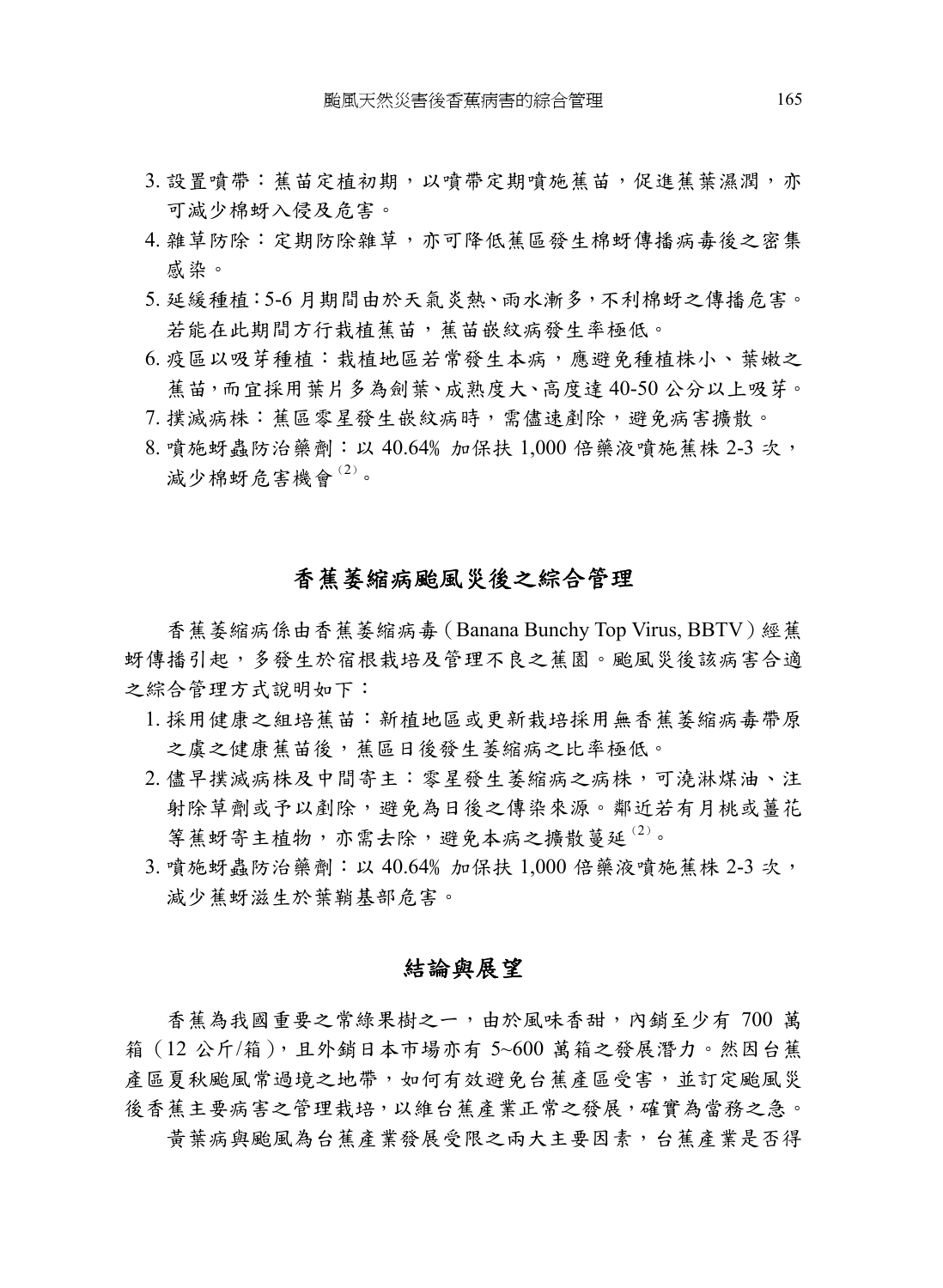以永續經營,加強研發具有黃葉病良好抗病性及優良園藝特性之品種推廣 給蕉農使用,將是一大關鍵。灌溉排水方式、施肥處理、輪作考量及有益 生物製劑之研發配套,亦不可或缺。

葉部及果實黑星病、蕉苗嵌紋病及香蕉萎縮病雖有防治對策,然因蕉 農不能及時依據綜合防治曆及時進行相關防治措施,常造成蕉區失收或廢 耕之風險。為有效提升當前香蕉主要病害在颱風災後之防治成效,適時進 行上述病害之防治宣導及綜合示範推廣工作,實為不可或缺之一環。

## 引用文獻

- 1. 賴宏煇. 1985. 香蕉栽培指導手冊.台灣香蕉研究所.95 頁.
- 2. 蔡雲鵬、黃明道、陳新評、劉盛興. 1986. 香蕉蚜蟲傳播香蕉萎縮病及其 藥劑防治研究.植保會刊 28:147-153.
- 3. 蔡雲鵬、黃明道、陳新評、劉盛興. 1986. 香蕉嵌紋病發生生態. 植保會 刊 28:383-387.
- 4. 黃新川. 2004. 常綠果樹-香蕉.財團法人台灣香蕉研究所. 13 頁.
- 5. 無名者. 1997. 果樹天然災害預防及復育手冊. 台中農業改良場特刊第 39 號 pp57-62.
- 6. 無名者. 1997. 台灣香蕉研究所 85 年報. 79 頁.
- 7. 邱人璋、葉瑩. 1993. 植物病毒與似病毒病害研討會專刊. 行政院農業委 員會編印. 434 頁.
- 8. 無名者. 2001. 台灣香蕉研究所 89 年年報. 96 頁.
- 9. Hwang, S. C. and Ko, W. H. 2004. Cavendish banana cultivars resistant to Fusarium wilt acquired through somaclonal variation in Taiwan. Plant Disease 88:580-588.
- 10. Jones, D. R. 2000. Diseases of Banana, Abaca and Enset. CABI Publishing, Wallingford, UK. 544pp.
- 11. Lee, S. Y., Su, Y. U., Chou, C. S., Liu, C. C., Chen, C. C. and Chao, C. P. 2009. Selection of a new somaclone cultivar "Tai-Chiao No.5" with resistance to Fusarium wilt of banana in Taiwan ( submitted ) in ISHS/ProMusa banana symposium. Global perspectives on Asian Chanllenges. Pnoenix City Hotel, Guangzhou, China. September 14-18, 2009.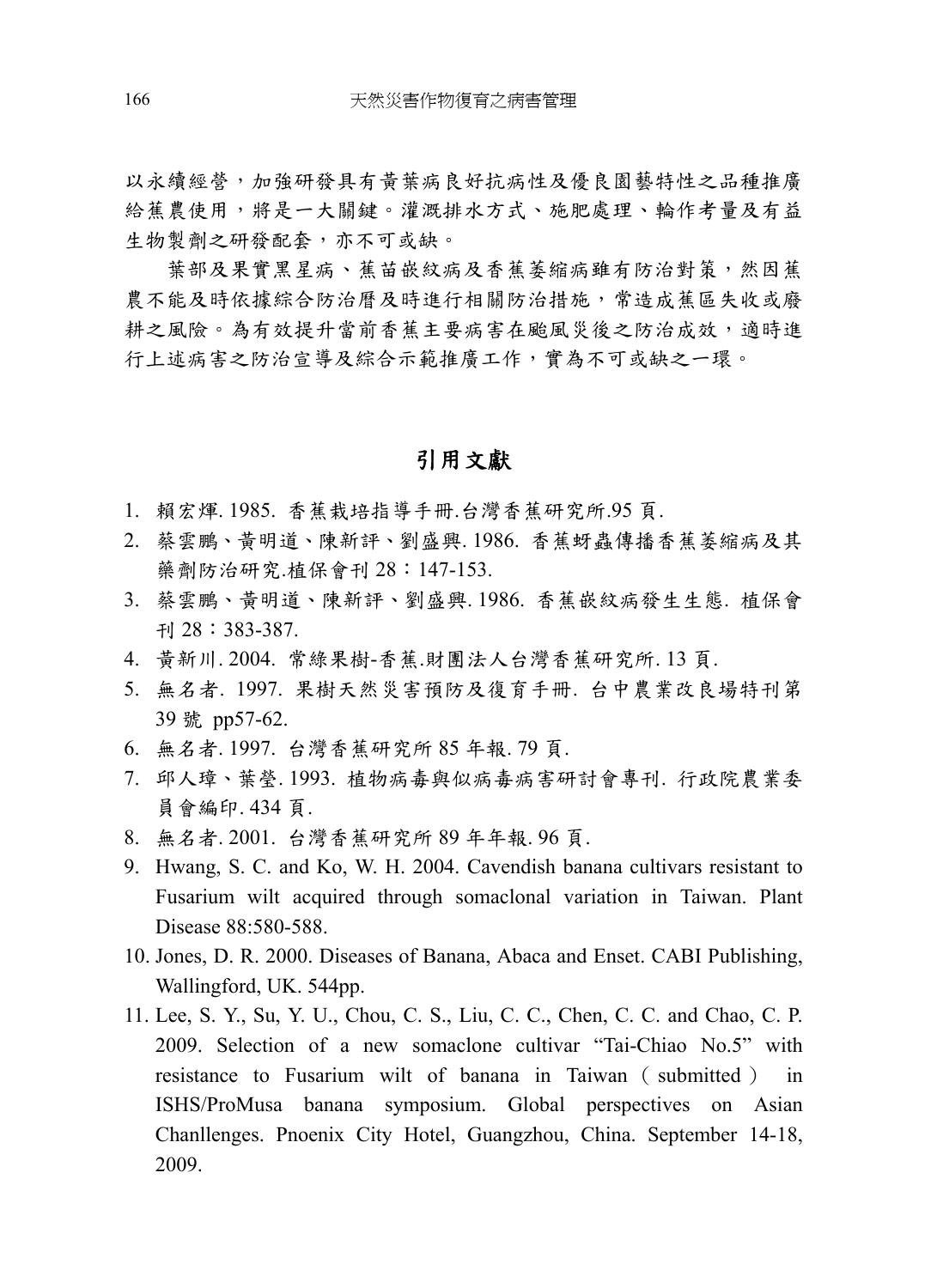- 12. Ploetz, R. C., Zentmyer, G. A., Nishijima, W. T., Rohrbach, K. G., Ohr, H. D. 1994. Compendium of Tropical Fruit Diesease. The American Phytopathological Society, St. Paul. Minnesota, 88pp.
- 13. Stover, R. H., and Simmonds, N. W 1987. Bananas, 3rd ed. Longman Scientific.
- 14. Su, H. J., Hwang, S. C., and Ko, W. H. 1986. Fusarial wilt of Cavendish banana in Taiwan. Plant Dis. 70:115-119.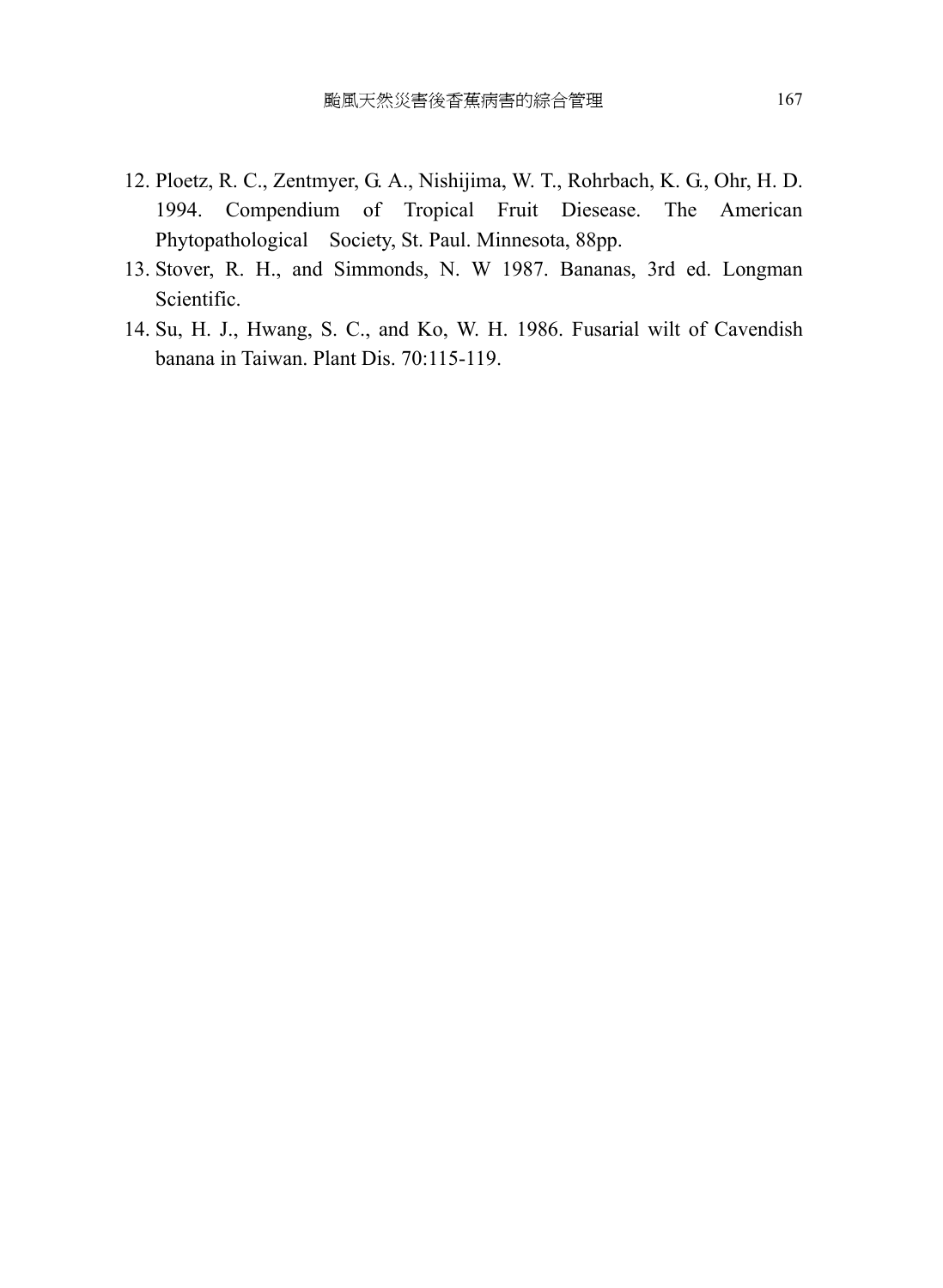# **ABSTRACT**

# **The Integrated Disease Managements of Taiwan Banana after Typhoon–type Nature Disaster**

Chao, C.P<sup>1</sup>., and Young, H.R<sup>2</sup>.

- 1. Division of banana variety improvement, Taiwan Banana Research Institute, Chiuju, Pingtung 90403, Taiwan, R.O.C
- 2. Director, Chia-Yi Agricultural Experiment Station, Taiwan Agricultural Research Institute, Chia-Yi, Taiwan, R.O.C

Typhoon is the most devastated natural disaster for banana crop in Taiwan. The disease managements which are essential to be applied after typhoon damage in banana plants are Fusarium wilt, leaf freckle, black Sigatoka, banana mosaic and banana bunchy top disease, respectively. The integrated management feasible for Fusarium wilt of banana includes (1) site selection and soil analysis, (2) use of healthy in viro plantlet, (3) adoption of a resistant variety, (4) good drainage, and (5) early eradication of infected plant, respectively. The integrated management for controlling leaf freckle of banana comprises (1) sanitation, (2) alternation of the use of systemic and protectant fungicide, and.(3) early bagging of emerged fruit bunch. For black Sigatoka, besides (1) sanitation, and (2) proper use of the fungicides as those for managing leaf freckle, other approaches involve (3) good drainage and (4) irrigation system under the leaf canopy too. The integrated management for banana mosaic covers (1) avoidance of planting banana plantlets in the proximity of crops such as the Cucurbitaceae and Solanaceae and legume , which are the common source of aphid vectors to spread CMV., (2) application of silver mulching along the planting site of plantlet, (3) set-up of the spray irrigation, (4) removal of weeds, (5) early eradication of infected plants, and (6) use of pesticide to reduce the infestation